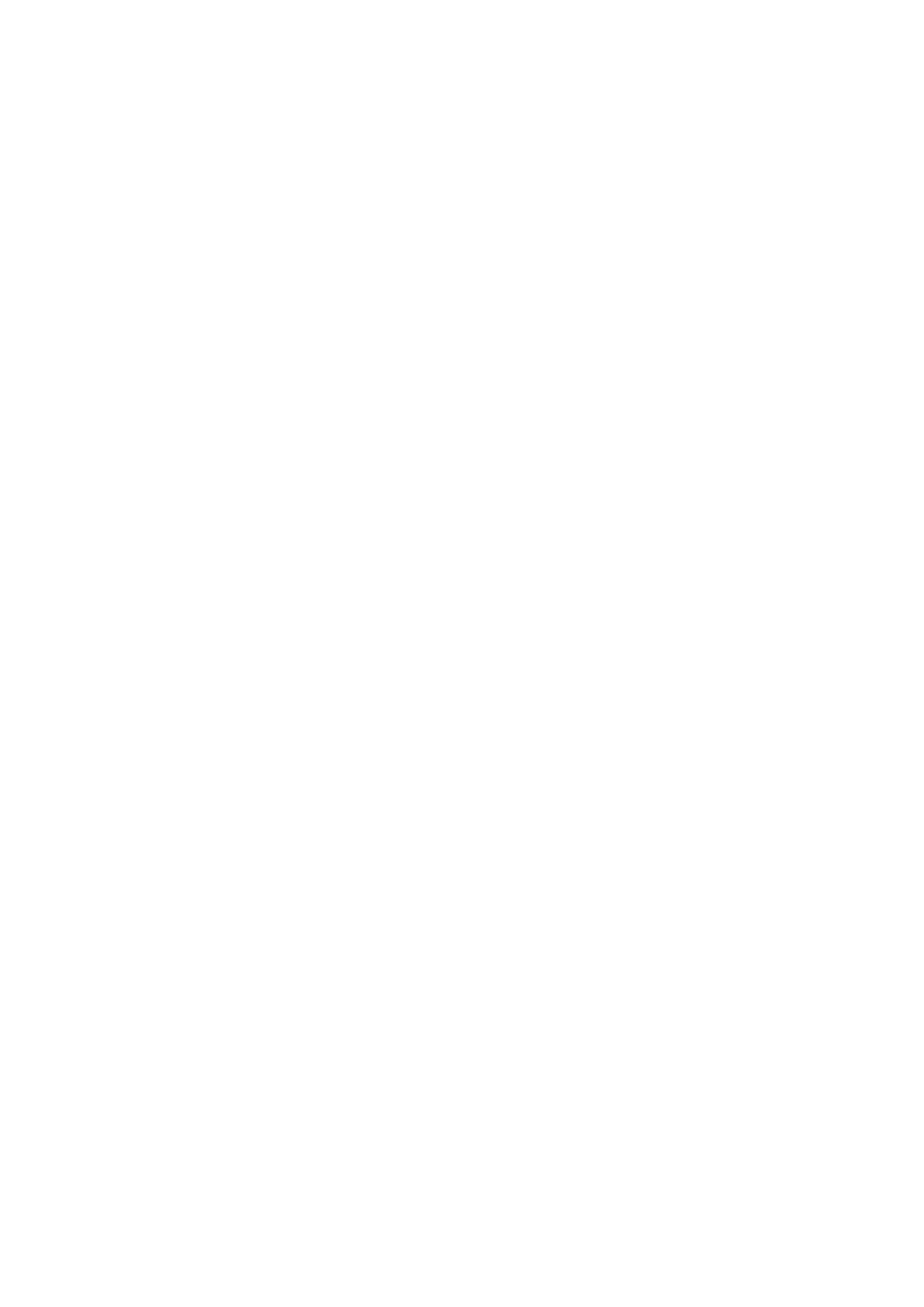| <b>DISTRICT: Mugu</b> | [65]             | V.D.C./MUNICIPALITY: Bhiyee                      |               |     |
|-----------------------|------------------|--------------------------------------------------|---------------|-----|
| <b>WARD</b>           | <b>HOUSEHOLD</b> | <b>POPULATION</b><br><b>TOTAL</b><br><b>MALE</b> |               |     |
|                       |                  |                                                  | <b>FEMALE</b> |     |
|                       | 18               | 104                                              | 39            | 65  |
| 2                     | 32               | 189                                              | 90            | 99  |
| З                     | 21               | 118                                              | 55            | 63  |
|                       | 39               | 233                                              | 120           | 113 |
| 5                     | 21               | 126                                              | 65            | 61  |
| 6                     | 17               | 128                                              | 58            | 70  |
|                       | 24               | 175                                              | 85            | 90  |
| 8                     | 24               | 158                                              | 70            | 88  |
| 9                     | 27               | 175                                              | 90            | 85  |
| <b>TOTAL</b>          | 223              | 1,406                                            | 672           | 734 |

| <b>DISTRICT: Mugu</b><br>[65] |                  | V.D.C./MUNICIPALITY: Dhainakot<br>[2] |                   |                  |
|-------------------------------|------------------|---------------------------------------|-------------------|------------------|
|                               |                  |                                       | <b>POPULATION</b> |                  |
| <b>WARD</b>                   | <b>HOUSEHOLD</b> | <b>TOTAL</b>                          | <b>MALE</b>       | <b>FEMALE</b>    |
|                               | 44               | 232                                   | 122               | 110              |
| 2                             | 46               | 273                                   | 133               | 140              |
| 3                             | 36               | 180                                   | 90                | 90               |
| Δ                             | 55               | 304                                   | 158               | 146              |
| 5                             | 61               | 342                                   | 170               | 172              |
| 6                             | 44               | 264                                   | 123               | 141              |
|                               | 47               | 252                                   | 133               | 119              |
| 8                             | 35               | 209                                   | 107               | 102 <sub>2</sub> |
| 9                             | 59               | 342                                   | 171               | 171              |
| <b>TOTAL</b>                  | 427              | 2,398                                 | 1,207             | 1,191            |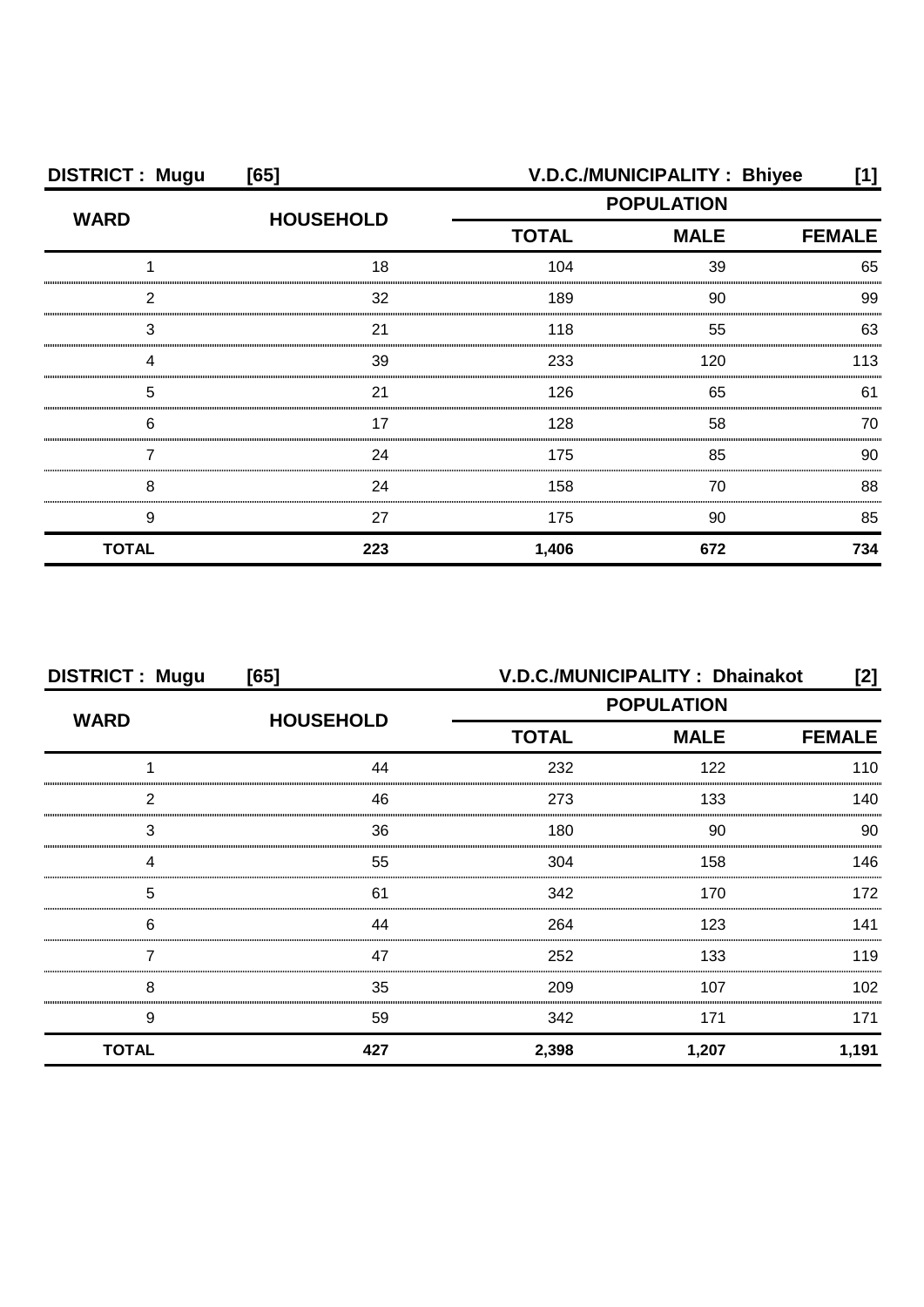| <b>DISTRICT: Mugu</b> | [65]             | V.D.C./MUNICIPALITY: Dolphu<br>[3] |                              |     |
|-----------------------|------------------|------------------------------------|------------------------------|-----|
| <b>WARD</b>           | <b>HOUSEHOLD</b> |                                    | <b>POPULATION</b>            |     |
|                       |                  | <b>TOTAL</b>                       | <b>MALE</b><br><b>FEMALE</b> |     |
|                       |                  | 35                                 | 16                           | 19  |
| ົ                     | 20               | 96                                 | 45                           | 51  |
|                       |                  | 64                                 | 30                           | ว⊿  |
|                       |                  | 26                                 |                              | 15  |
|                       | 13               | 51                                 | 27                           | 24  |
| ۶                     |                  | 57                                 | 25                           | 32  |
| 9                     | 12               | 56                                 | 25                           | 31  |
| <b>TOTAL</b>          | Q1               | 385                                | 179                          | 206 |

| <b>DISTRICT: Mugu</b><br>[65] |                  | V.D.C./MUNICIPALITY: Gumtha<br>[4] |       |               |
|-------------------------------|------------------|------------------------------------|-------|---------------|
| <b>WARD</b>                   | <b>HOUSEHOLD</b> | <b>POPULATION</b>                  |       |               |
|                               |                  | <b>MALE</b><br><b>TOTAL</b>        |       | <b>FEMALE</b> |
|                               | 46               | 268                                | 133   | 135           |
| っ                             | 53               | 321                                | 153   | 168           |
| 3                             | 53               | 296                                | 154   | 142           |
|                               | 44               | 281                                | 132   | 149           |
| 5                             | 51               | 267                                | 132   | 135           |
| 6                             | 43               | 262                                | 125   | 137           |
|                               | 40               | 289                                | 140   | 149           |
| 8                             | 68               | 412                                | 232   | 180.          |
| 9                             | 35               | 202                                | 105   | 97            |
| <b>TOTAL</b>                  | 433              | 2,598                              | 1,306 | 1,292         |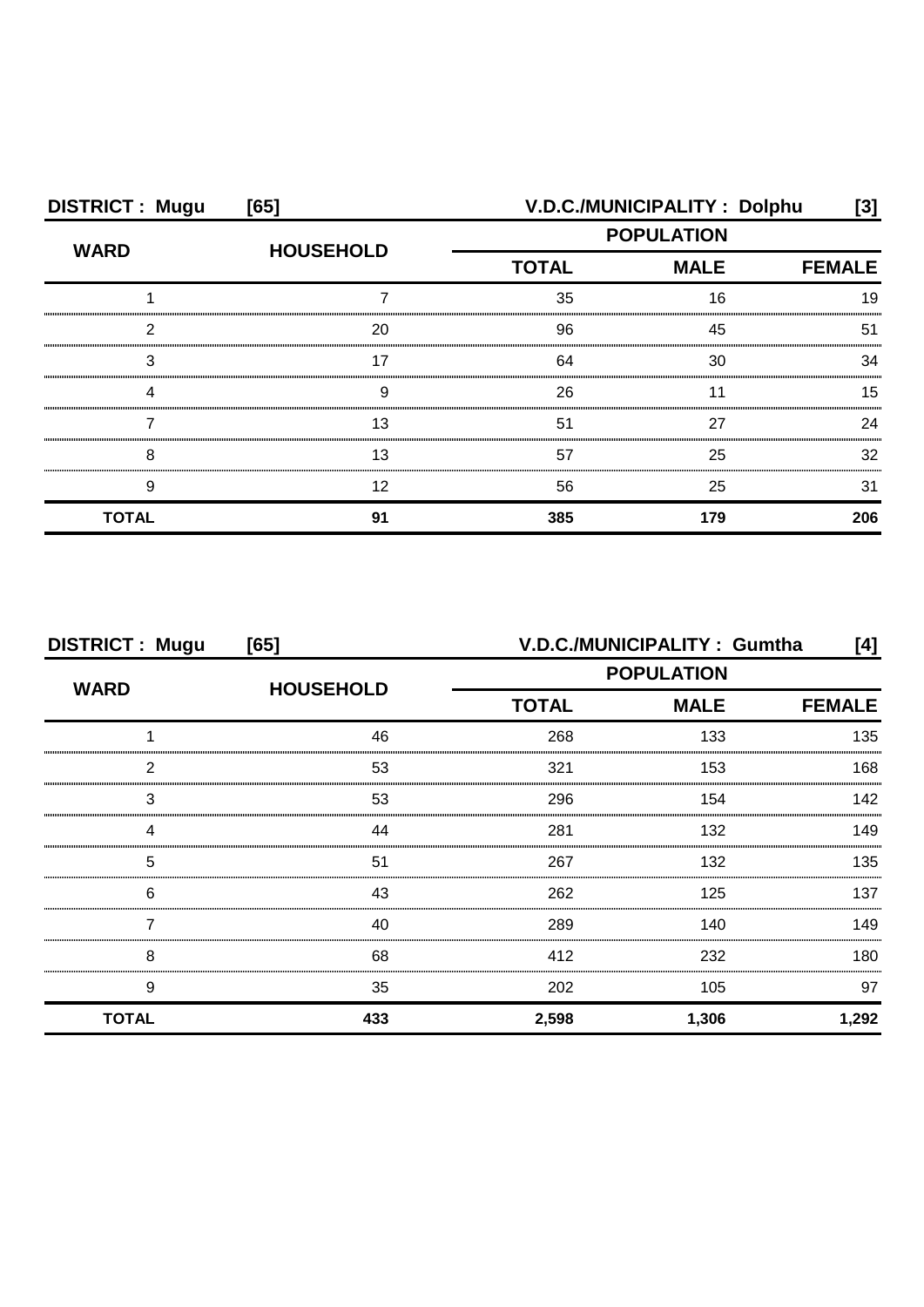| <b>DISTRICT: Mugu</b> | [65]             | V.D.C./MUNICIPALITY: Hyanglu<br>[5] |               |       |
|-----------------------|------------------|-------------------------------------|---------------|-------|
| <b>WARD</b>           | <b>HOUSEHOLD</b> | <b>POPULATION</b>                   |               |       |
|                       |                  | <b>TOTAL</b>                        | <b>FEMALE</b> |       |
|                       | 36               | 229                                 | 122           | 107   |
| 2                     | 60               | 352                                 | 178           | 174   |
| 3                     | 34               | 200                                 | 101           | 99    |
|                       | 29               | 171                                 | 88            | 83    |
| 5                     | 36               | 172                                 | 74            | 98    |
| 6                     | 29               | 184                                 | 92            | 92    |
|                       | 30               | 185                                 | 94            | 91    |
| 8                     | 28               | 157                                 | 76            | 81    |
| 9                     | 56               | 417                                 | 213           | 204   |
| <b>TOTAL</b>          | 338              | 2,067                               | 1,038         | 1,029 |

| <b>DISTRICT: Mugu</b><br>[65] |                  | V.D.C./MUNICIPALITY: Jima<br>[6]             |                   |       |
|-------------------------------|------------------|----------------------------------------------|-------------------|-------|
| <b>WARD</b>                   | <b>HOUSEHOLD</b> |                                              | <b>POPULATION</b> |       |
|                               |                  | <b>MALE</b><br><b>TOTAL</b><br><b>FEMALE</b> |                   |       |
|                               | 99               | 530                                          | 283               | 247   |
| 2                             | 108              | 647                                          | 321               | 326   |
| 3                             | 42               | 236                                          | 112               | 124   |
|                               | 54               | 315                                          | 155               | 160   |
| 5                             | 39               | 188                                          | 87                | 101   |
| 6                             | 46               | 256                                          | 124               | 132   |
|                               | 44               | 280                                          | 137               | 143   |
| 8                             | 24               | 156                                          | 74                | 82    |
| 9                             | 39               | 233                                          | 101               | 132   |
| <b>TOTAL</b>                  | 495              | 2,841                                        | 1,394             | 1,447 |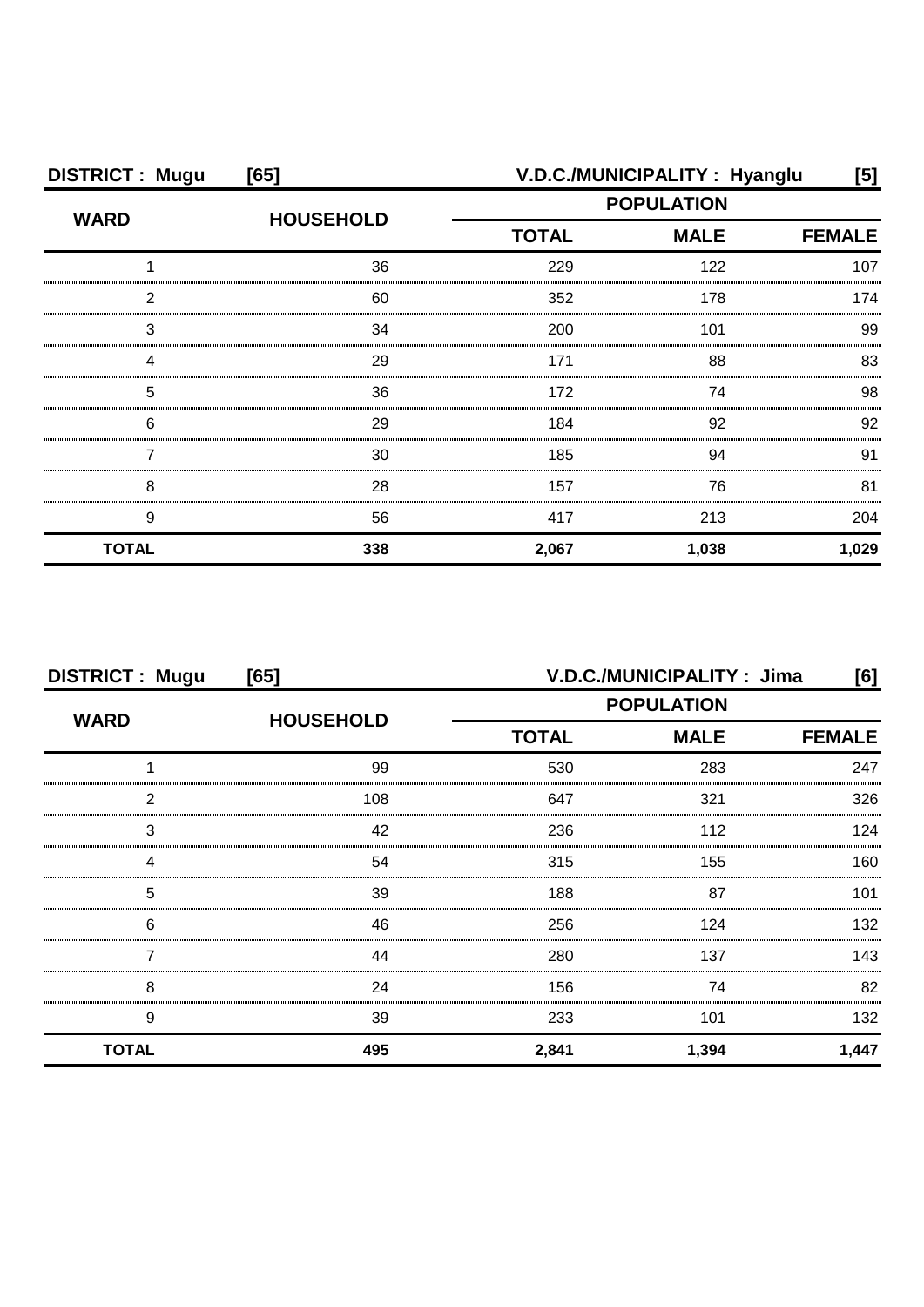| <b>DISTRICT: Mugu</b> | [65]             | V.D.C./MUNICIPALITY: Karkibada<br>[7] |       |               |
|-----------------------|------------------|---------------------------------------|-------|---------------|
| <b>WARD</b>           | <b>HOUSEHOLD</b> | <b>POPULATION</b>                     |       |               |
|                       |                  | <b>TOTAL</b><br><b>MALE</b>           |       | <b>FEMALE</b> |
|                       | 57               | 363                                   | 194   | 169           |
| 2                     | 81               | 468                                   | 238   | 230           |
| З                     | 56               | 323                                   | 150   | 173           |
|                       | 80               | 395                                   | 197   | 198           |
| 5                     | 119              | 580                                   | 282   | 298           |
| 6                     | 86               | 461                                   | 233   | 228           |
|                       | 85               | 472                                   | 242   | 230           |
| 8                     | 60               | 357                                   | 177   | 180           |
| 9                     | 38               | 235                                   | 121   | 114           |
| <b>TOTAL</b>          | 662              | 3,654                                 | 1,834 | 1,820         |

| <b>DISTRICT: Mugu</b><br>[65] |                  | V.D.C./MUNICIPALITY: Kimri<br>[8] |                   |               |
|-------------------------------|------------------|-----------------------------------|-------------------|---------------|
| <b>WARD</b>                   | <b>HOUSEHOLD</b> |                                   | <b>POPULATION</b> |               |
|                               |                  | <b>TOTAL</b>                      | <b>MALE</b>       | <b>FEMALE</b> |
|                               | 19               | 119                               | 58                | 61            |
| ◠                             | 18               | 98                                | 49                | 49            |
| З                             | 8                | 38                                | 18                | 20            |
|                               | Ι3               | 56                                | 23                | 33            |
| 5                             |                  | 64                                | 29                | 35            |
| 6                             | 10               | 40                                | 15                | 25            |
|                               | 9                | 40                                | 19                | 21            |
| 8                             | 14               | 58                                | 25                | 33            |
| 9                             | 12               | 66                                | 23                | 43            |
| <b>TOTAL</b>                  | 114              | 579                               | 259               | 320           |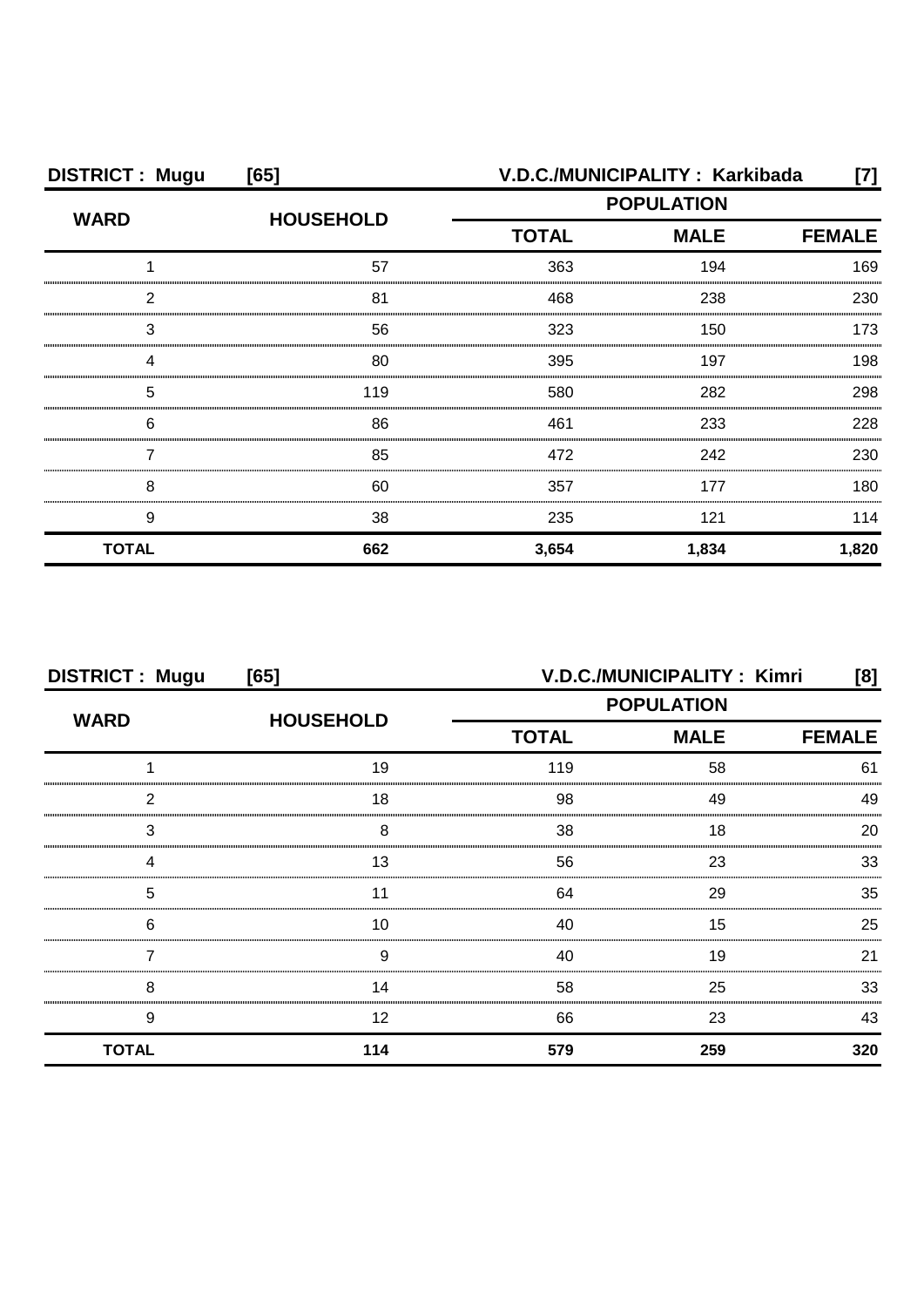| <b>DISTRICT: Mugu</b> | [65]             |                   | V.D.C./MUNICIPALITY: Kot Danda | [9]  |
|-----------------------|------------------|-------------------|--------------------------------|------|
| <b>WARD</b>           | <b>HOUSEHOLD</b> | <b>POPULATION</b> |                                |      |
|                       |                  | <b>TOTAL</b>      | <b>MALE</b><br><b>FEMALE</b>   |      |
|                       | 18               | 113               | 56                             | 57   |
| 2                     | 33               | 161               | 82                             | 79   |
| 3                     | 18               | 95                | 47                             | 48   |
|                       | 36               | 187               | 99                             | 88   |
| 5                     | 40               | 283               | 140                            | 143. |
| 6                     | 47               | 291               | 133                            | 158  |
|                       | 30               | 184               | 90                             | .94  |
| 8                     | 41               | 247               | 116                            | 131  |
| 9                     | 38               | 251               | 128                            | 123  |
| <b>TOTAL</b>          | 301              | 1,812             | 891                            | 921  |

| <b>DISTRICT: Mugu</b><br>[65] |                  | V.D.C./MUNICIPALITY: Mangri<br>[10] |             |               |
|-------------------------------|------------------|-------------------------------------|-------------|---------------|
| <b>WARD</b>                   | <b>HOUSEHOLD</b> | <b>POPULATION</b>                   |             |               |
|                               |                  | <b>TOTAL</b>                        | <b>MALE</b> | <b>FEMALE</b> |
|                               | 73               | 377                                 | 195         | 182           |
| 2                             | 34               | 195                                 | 106         | 89            |
| 3                             | 36               | 193                                 | 99          | 94            |
|                               | 37               | 191                                 | 106         | 85            |
| 5                             | 67               | 333                                 | 152         | 181           |
| 6                             | 63               | 371                                 | 190         | 181           |
|                               | 46               | 253                                 | 119         | 134           |
| 8                             | 41               | 217                                 | 100         | 117           |
| 9                             | 58               | 309                                 | 149         | 160           |
| <b>TOTAL</b>                  | 455              | 2,439                               | 1,216       | 1,223         |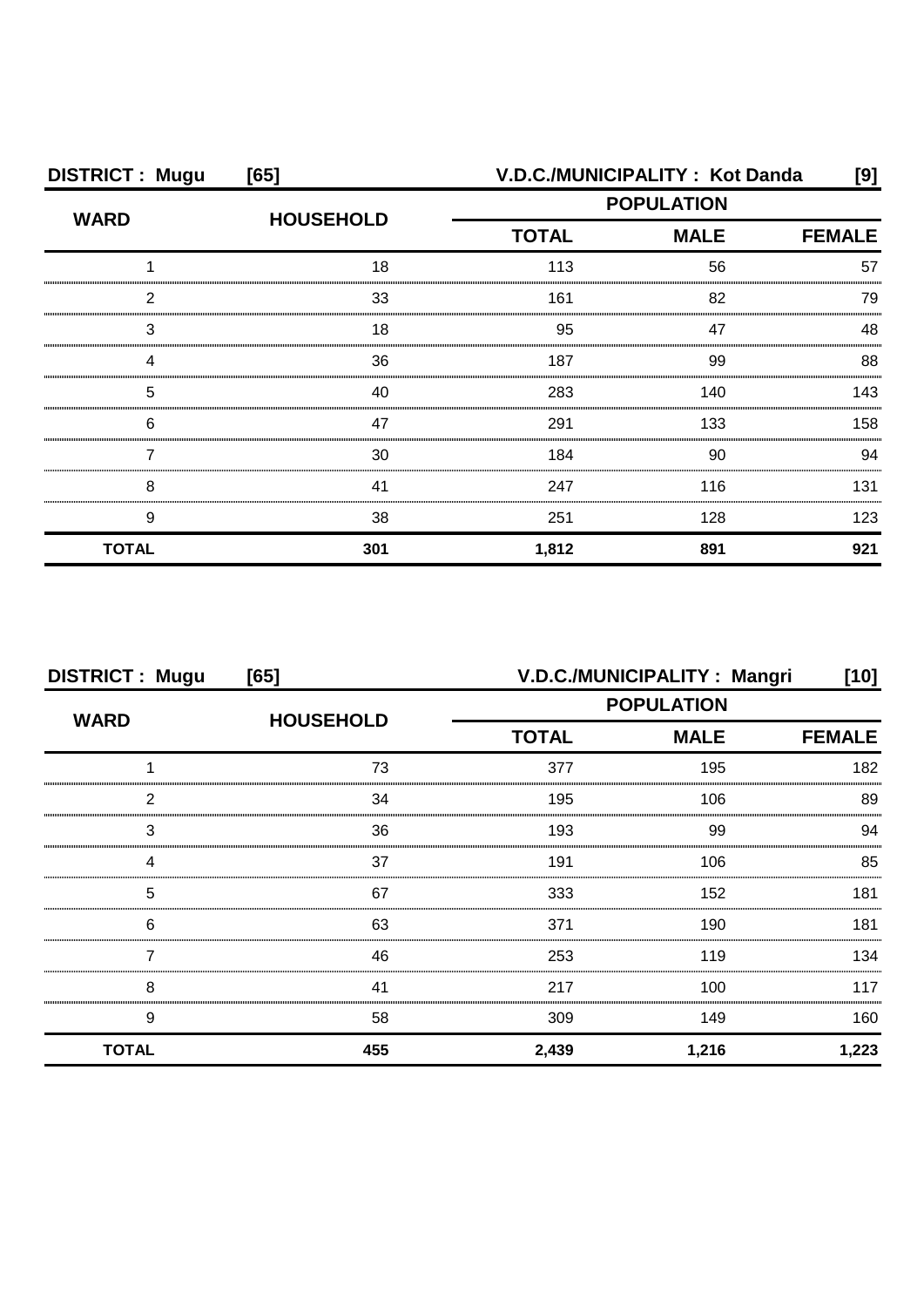| <b>DISTRICT: Mugu</b> | [65]             |              | V.D.C./MUNICIPALITY: Mugu | [11]          |
|-----------------------|------------------|--------------|---------------------------|---------------|
| <b>WARD</b>           | <b>HOUSEHOLD</b> |              | <b>POPULATION</b>         |               |
|                       |                  | <b>TOTAL</b> | <b>MALE</b>               | <b>FEMALE</b> |
|                       | 21               | 98           | 46                        | 52            |
| ◠                     | 19               | 102          | 50                        | 52            |
| З                     |                  | 46           | 21                        | 25            |
|                       | 15               | 79           | 29                        | 50            |
| 5                     | 23               | 165          | 83                        | 82            |
| 6                     | 16               | 106          | 52                        | 54            |
|                       | 19               | 117          | 67                        | 50            |
| 8                     | 15               | 91           | 49                        | 42            |
| 9                     | 14               | 94           | 43                        | 51            |
| <b>TOTAL</b>          | 153              | 898          | 440                       | 458           |

| <b>DISTRICT: Mugu</b><br>[65] |                  | V.D.C./MUNICIPALITY: Natharpu<br>[12] |                   |     |
|-------------------------------|------------------|---------------------------------------|-------------------|-----|
| <b>WARD</b>                   |                  |                                       | <b>POPULATION</b> |     |
|                               | <b>HOUSEHOLD</b> | <b>TOTAL</b><br><b>MALE</b>           | <b>FEMALE</b>     |     |
|                               | 23               | 152                                   |                   | 81  |
| 2                             | 26               | 139                                   | 78                | 61  |
| 3                             | 31               | 159                                   | 76                | 83  |
| Δ                             | 17               | 99                                    | 53                | 46  |
| 5                             | 34               | 195                                   | 97                | 98  |
| 6                             | 36               | 183                                   | 96                | 87  |
|                               | 41               | 246                                   | 128               | 118 |
| 8                             | 50               | 304                                   | 163               | 141 |
| 9                             | 20               | 126                                   | 61                | 65  |
| <b>TOTAL</b>                  | 278              | 1,603                                 | 823               | 780 |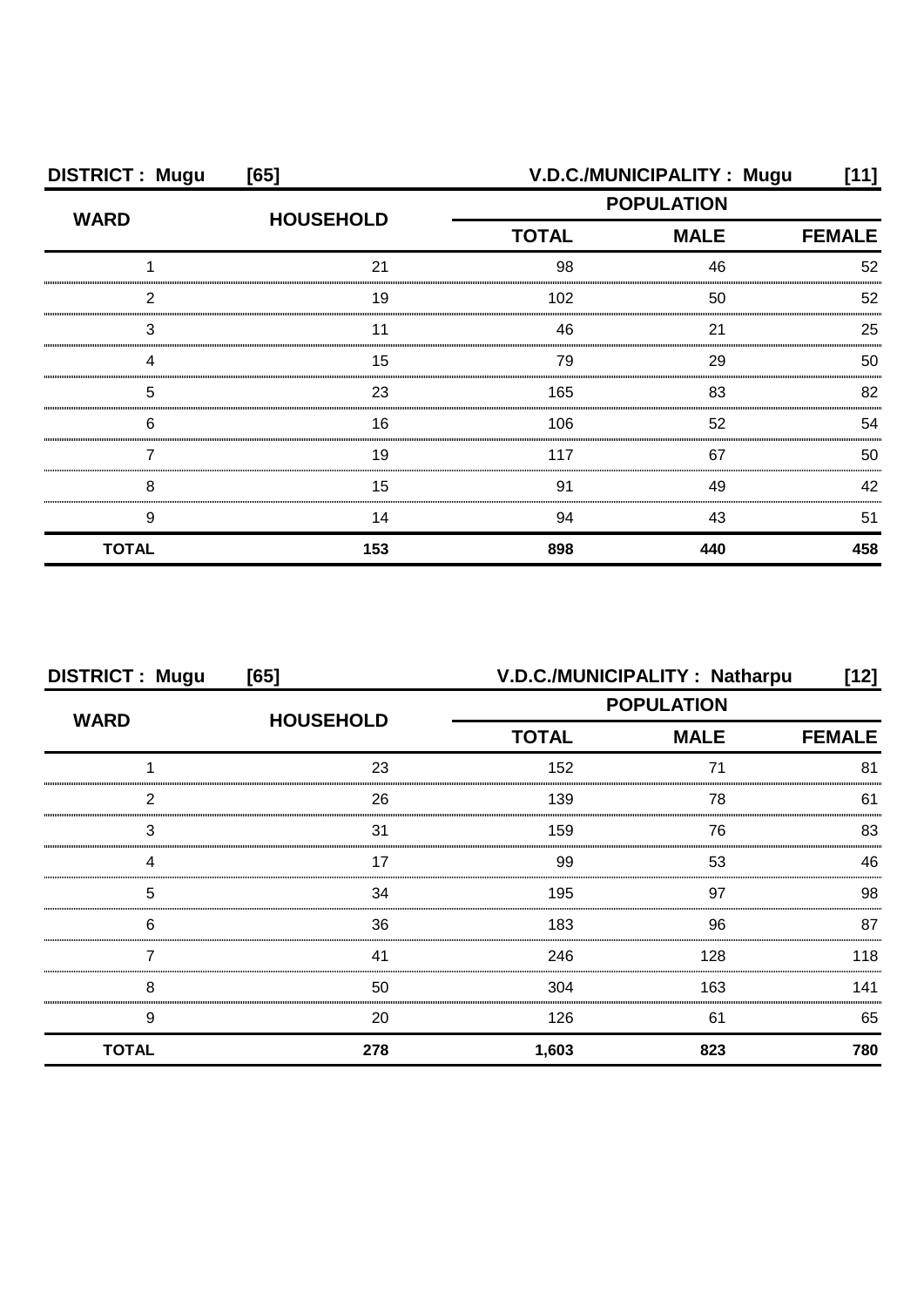| <b>DISTRICT: Mugu</b> | [65]             |                             | V.D.C./MUNICIPALITY: Photu | [13]          |
|-----------------------|------------------|-----------------------------|----------------------------|---------------|
| <b>WARD</b>           | <b>HOUSEHOLD</b> |                             | <b>POPULATION</b>          |               |
|                       |                  | <b>MALE</b><br><b>TOTAL</b> |                            | <b>FEMALE</b> |
|                       | 31               | 167                         | 80                         | 87            |
| っ                     | 27               | 162                         | 80                         | 82            |
| 3                     | 23               | 130                         | 54                         | 76            |
|                       | 21               | 128                         | 65                         | 63            |
| 5                     | 24               | 142                         | 72                         | 70            |
| 6                     | 25               | 161                         | 84                         | 77            |
|                       | 30               | 136                         | 72                         | 64            |
| 8                     | 31               | 171                         | 96                         | 75            |
| 9                     | 33               | 174                         | 88                         | 86            |
| <b>TOTAL</b>          | 245              | 1,371                       | 691                        | 680           |

| <b>DISTRICT: Mugu</b><br>[65] |                  | V.D.C./MUNICIPALITY: Pina<br>[14] |             |               |
|-------------------------------|------------------|-----------------------------------|-------------|---------------|
| <b>WARD</b>                   | <b>HOUSEHOLD</b> | <b>POPULATION</b>                 |             |               |
|                               |                  | <b>TOTAL</b>                      | <b>MALE</b> | <b>FEMALE</b> |
|                               | 49               | 276                               | 138         | 138           |
| 2                             | 78               | 413                               | 198         | 215           |
| 3                             | 64               | 376                               | 190         | 186           |
| Δ                             | 107              | 581                               | 284         | 297           |
| 5                             | 94               | 503                               | 264         | 239           |
| 6                             | 81               | 491                               | 265         | 226           |
|                               | 46               | 269                               | 143         | 126           |
| 8                             | 47               | 290                               | 152         | 138           |
| 9                             | 106              | 648                               | 336         | 312           |
| <b>TOTAL</b>                  | 672              | 3,847                             | 1,970       | 1,877         |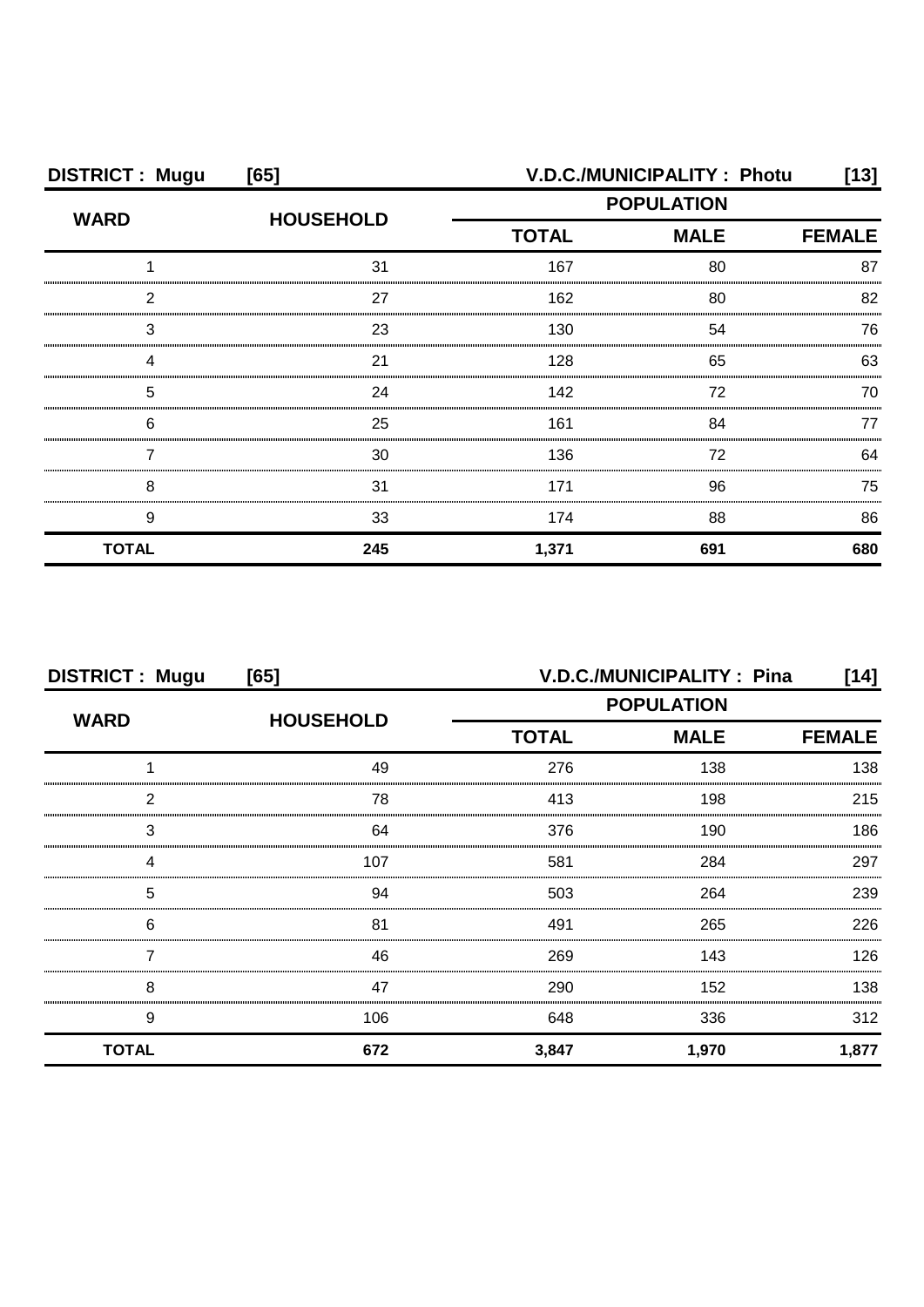| <b>DISTRICT: Mugu</b> | [65]             | V.D.C./MUNICIPALITY: Pulu<br>[15] |                   |               |
|-----------------------|------------------|-----------------------------------|-------------------|---------------|
| <b>WARD</b>           | <b>HOUSEHOLD</b> |                                   | <b>POPULATION</b> |               |
|                       |                  | <b>TOTAL</b>                      | <b>MALE</b>       | <b>FEMALE</b> |
|                       | 23               | 123                               | 56                | 67            |
| ◠                     | 24               | 100                               | 53                | 47            |
| З                     | 37               | 194                               | 91                | 103           |
|                       | 22               | 115                               | 48                | 67            |
| 5                     | 26               | 122                               | 60                | 62            |
| 6                     | 29               | 147                               | 63                | 84            |
|                       | 18               | 104                               | 52                | 52            |
| 8                     | 17               | 88                                | 33                | 55            |
| 9                     | 20               | 102                               | 48                | 54            |
| <b>TOTAL</b>          | 216              | 1,095                             | 504               | 591           |

| <b>DISTRICT: Mugu</b><br>[65] |                  | V.D.C./MUNICIPALITY : Rara<br>[16] |                   |               |
|-------------------------------|------------------|------------------------------------|-------------------|---------------|
| <b>WARD</b>                   |                  |                                    | <b>POPULATION</b> |               |
|                               | <b>HOUSEHOLD</b> | <b>TOTAL</b>                       | <b>MALE</b>       | <b>FEMALE</b> |
|                               | 23               | 168                                | 85                | 83            |
| 2                             | 32               | 168                                | 84                | 84            |
| 3                             | 29               | 169                                | 90                | 79            |
| Δ                             | 28               | 150                                | 82                | 68            |
| 5                             | 24               | 149                                | 76                | 73            |
| 6                             | 20               | 141                                | 67                | 74            |
|                               | 20               | 117                                | 61                | 56            |
| 8                             | 37               | 190                                | 98                | 92            |
| 9                             | 29               | 147                                | 79                | 68            |
| <b>TOTAL</b>                  | 242              | 1,399                              | 722               | 677           |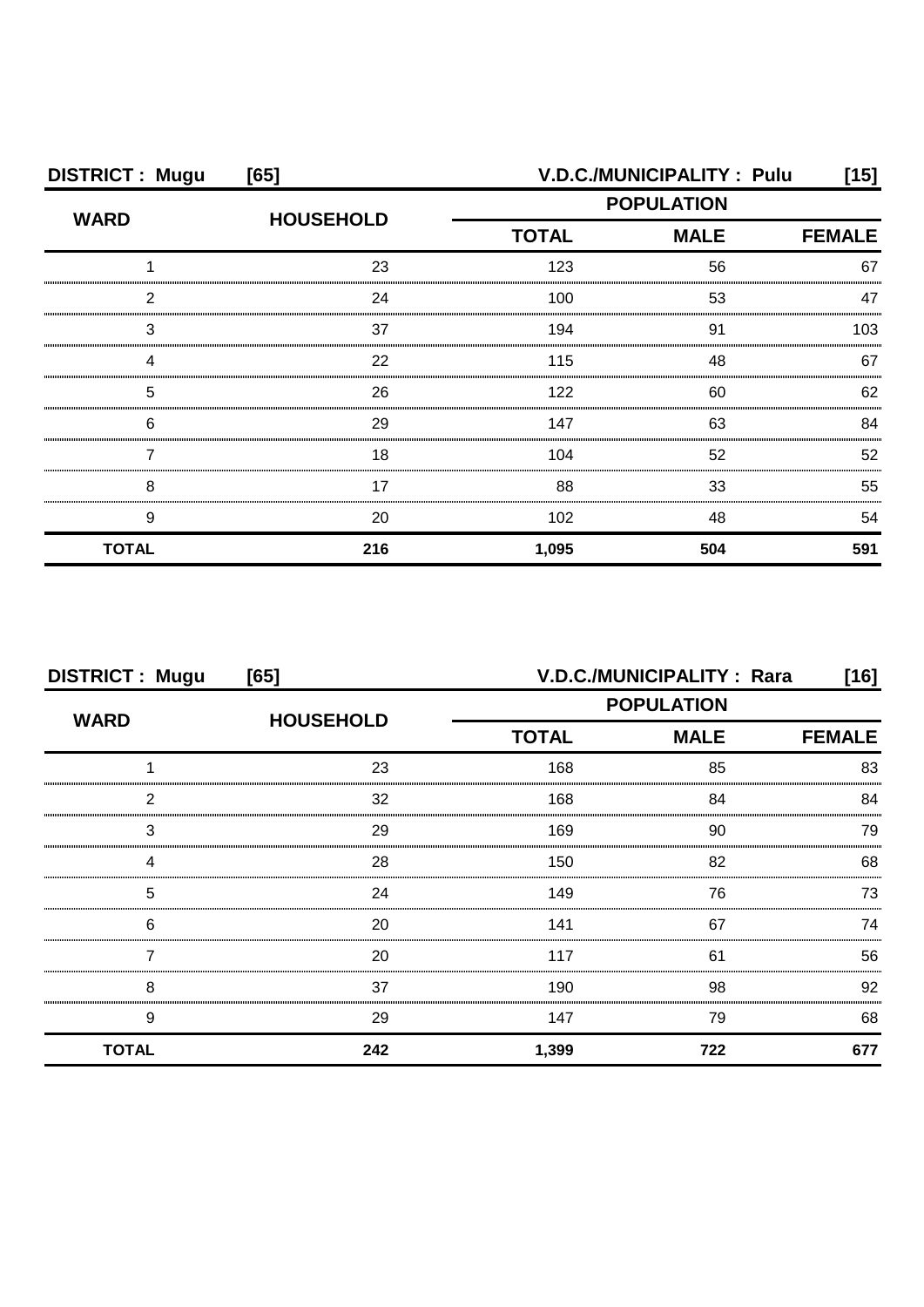| <b>DISTRICT: Mugu</b> | [65]             | V.D.C./MUNICIPALITY: Kalai<br>[17]                    |                   |         |
|-----------------------|------------------|-------------------------------------------------------|-------------------|---------|
| <b>WARD</b>           | <b>HOUSEHOLD</b> |                                                       | <b>POPULATION</b> |         |
|                       |                  | <b>TOTAL</b><br><b>MALE</b><br>176<br>86<br>182<br>90 | <b>FEMALE</b>     |         |
|                       | 28               |                                                       |                   | 90      |
| 2                     | 30               |                                                       |                   | 92      |
| З                     | 21               | 118                                                   | 68                | 50      |
|                       | 13               | 106                                                   | 54                | 52      |
| 5                     | 42               | 216                                                   | 111               | 105     |
| 6                     | 35               | 176                                                   | 86                | 90.     |
|                       | 35               | 205                                                   | 100               | $105 -$ |
| 8                     | 27               | 180                                                   | 97                | 83      |
| 9                     | 34               | 198                                                   | 91                | 107     |
| <b>TOTAL</b>          | 265              | 1,557                                                 | 783               | 774     |

| <b>DISTRICT: Mugu</b> | [65]             |                   | V.D.C./MUNICIPALITY: Rowa    | [18]  |
|-----------------------|------------------|-------------------|------------------------------|-------|
| <b>WARD</b>           | <b>HOUSEHOLD</b> | <b>POPULATION</b> |                              |       |
|                       |                  | <b>TOTAL</b>      | <b>MALE</b><br><b>FEMALE</b> |       |
|                       | 63               | 350               | 173                          | 177   |
| 2                     | 58               | 329               | 171                          | 158   |
| 3                     | 74               | 439               | 223                          | 216   |
|                       | 120              | 733               | 369                          | 364   |
| 5                     | 80               | 455               | 233                          | 222   |
| 6                     | 96               | 553               | 277                          | 276   |
|                       | 95               | 545               | 285                          | 260   |
| 8                     | 129              | 765               | 375                          | 390   |
| 9                     | 45               | 270               | 147                          | 123   |
| <b>TOTAL</b>          | 760              | 4,439             | 2,253                        | 2,186 |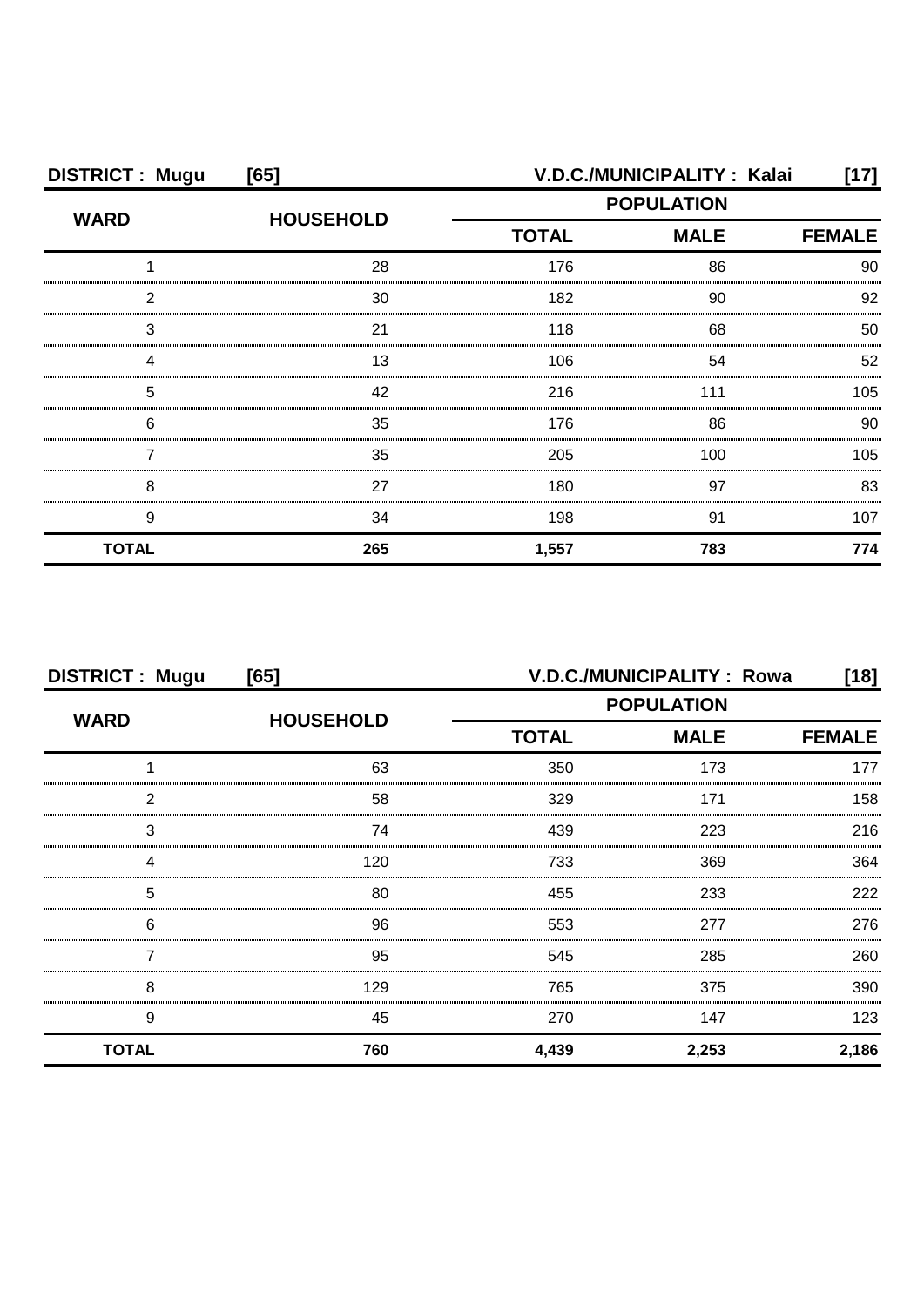| <b>DISTRICT: Mugu</b> | [65]             |                   | V.D.C./MUNICIPALITY: Ruga | [19]          |
|-----------------------|------------------|-------------------|---------------------------|---------------|
|                       | <b>HOUSEHOLD</b> | <b>POPULATION</b> |                           |               |
| <b>WARD</b>           |                  | <b>TOTAL</b>      | <b>MALE</b>               | <b>FEMALE</b> |
|                       | 51               | 288               | 149                       | 139           |
| ົ                     | 38               | 209               | 105                       | 104           |
| 3                     | 92               | 495               | 255                       | 240           |
|                       | 121              | 644               | 327                       | 317           |
| 5                     | 114              | 624               | 316                       | 308           |
| 6                     | 84               | 504               | 258                       | 246           |
|                       | 89               | 487               | 244                       | 243           |
| 8                     | 81               | 429               | 219                       | 210           |
| 9                     | 39               | 219               | 123                       | 96            |
| <b>TOTAL</b>          | 709              | 3,899             | 1,996                     | 1,903         |

| <b>DISTRICT: Mugu</b><br>[65] |                  | V.D.C./MUNICIPALITY: Khamale<br>[20] |                   |               |
|-------------------------------|------------------|--------------------------------------|-------------------|---------------|
| <b>WARD</b>                   |                  |                                      | <b>POPULATION</b> |               |
|                               | <b>HOUSEHOLD</b> | <b>TOTAL</b>                         | <b>MALE</b>       | <b>FEMALE</b> |
|                               | 20               | 133                                  | 72                | 61            |
| 2                             | 52               | 309                                  | 164               | 145           |
| 3                             | 32               | 173                                  | 84                | 89            |
| 4                             | 39               | 252                                  | 134               | 118           |
| 5                             | 32               | 202                                  | 101               | 101           |
| 6                             | 39               | 236                                  | 113               | 123           |
|                               | 29               | 163                                  | 78                | 85            |
| 8                             | 24               | 148                                  | 85                | 63            |
| 9                             | 25               | 169                                  | 77                | 92            |
| <b>TOTAL</b>                  | 292              | 1,785                                | 908               | 877           |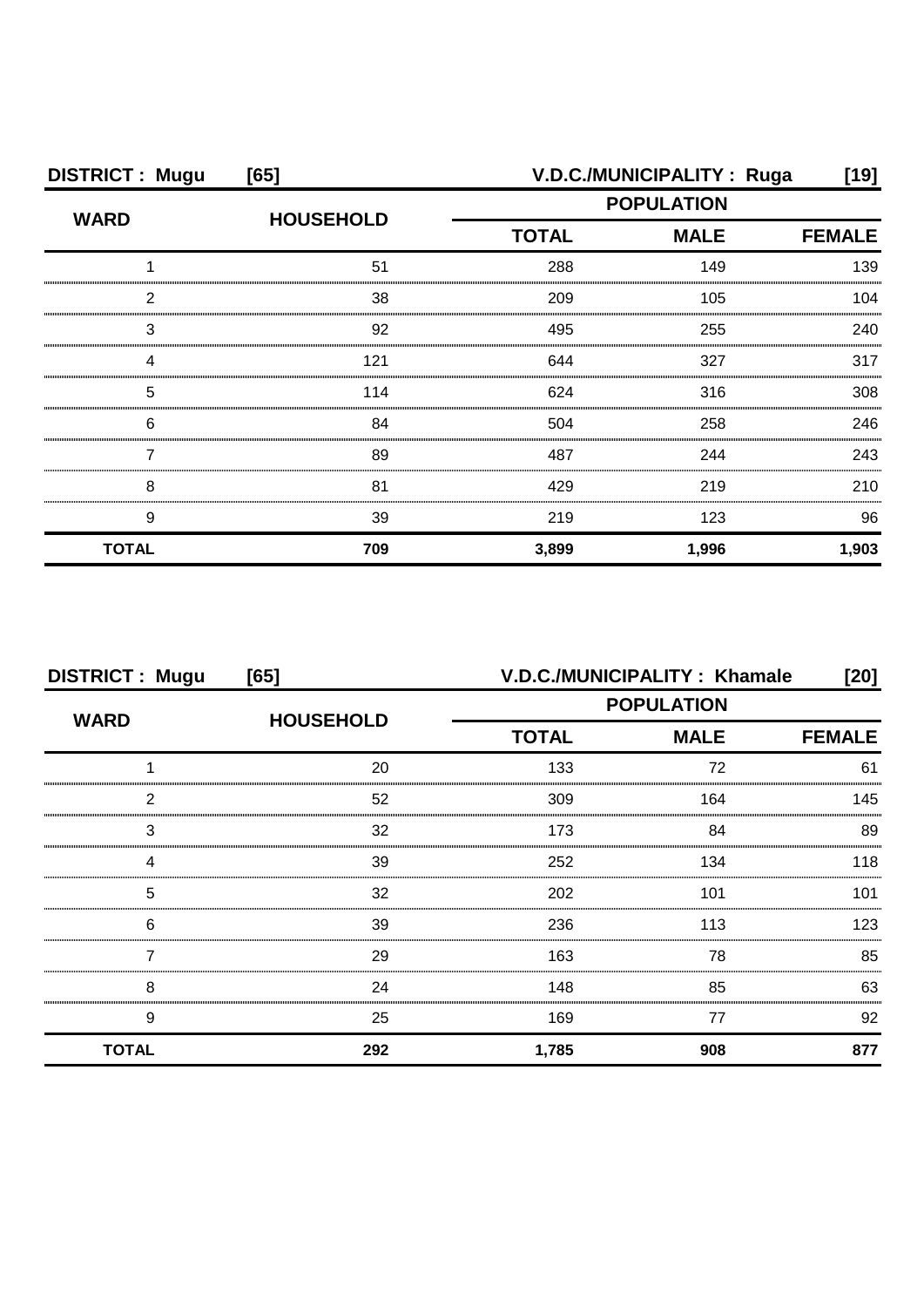| <b>DISTRICT: Mugu</b> | [65]             |              | V.D.C./MUNICIPALITY: Seri | [21]          |
|-----------------------|------------------|--------------|---------------------------|---------------|
| <b>WARD</b>           | <b>HOUSEHOLD</b> |              | <b>POPULATION</b>         |               |
|                       |                  | <b>TOTAL</b> | <b>MALE</b>               | <b>FEMALE</b> |
|                       | 16               | 74           | 38                        | 36            |
| 2                     | 44               | 267          | 131                       | 136           |
| З                     | 50               | 282          | 139                       | 143           |
|                       | 51               | 332          | 182                       | 150           |
| 5                     | 32               | 192          | 101                       | 91            |
| 6                     | 59               | 380          | 192                       | 188           |
|                       | 30               | 166          | 91                        | 75            |
| 8                     | 44               | 266          | 129                       | 137           |
| 9                     | 58               | 348          | 191                       | 157           |
| <b>TOTAL</b>          | 384              | 2,307        | 1,194                     | 1,113         |

| <b>DISTRICT: Mugu</b><br>[65] |                  | V.D.C./MUNICIPALITY: Shreekot<br>$[22]$ |             |               |
|-------------------------------|------------------|-----------------------------------------|-------------|---------------|
| <b>WARD</b>                   | <b>HOUSEHOLD</b> | <b>POPULATION</b>                       |             |               |
|                               |                  | <b>TOTAL</b>                            | <b>MALE</b> | <b>FEMALE</b> |
|                               | 78               | 461                                     | 234         | 227           |
| 2                             | 93               | 471                                     | 237         | 234           |
| 3                             | 83               | 493                                     | 235         | 258           |
| Δ                             | 77               | 436                                     | 209         | 227           |
| 5                             | 48               | 312                                     | 149         | 163           |
| 6                             | 59               | 305                                     | 161         | 144           |
|                               | 71               | 385                                     | 190         | 195           |
| 8                             | 82               | 487                                     | 267         | 220           |
| 9                             | 53               | 326                                     | 164         | 162           |
| <b>TOTAL</b>                  | 644              | 3,676                                   | 1,846       | 1,830         |